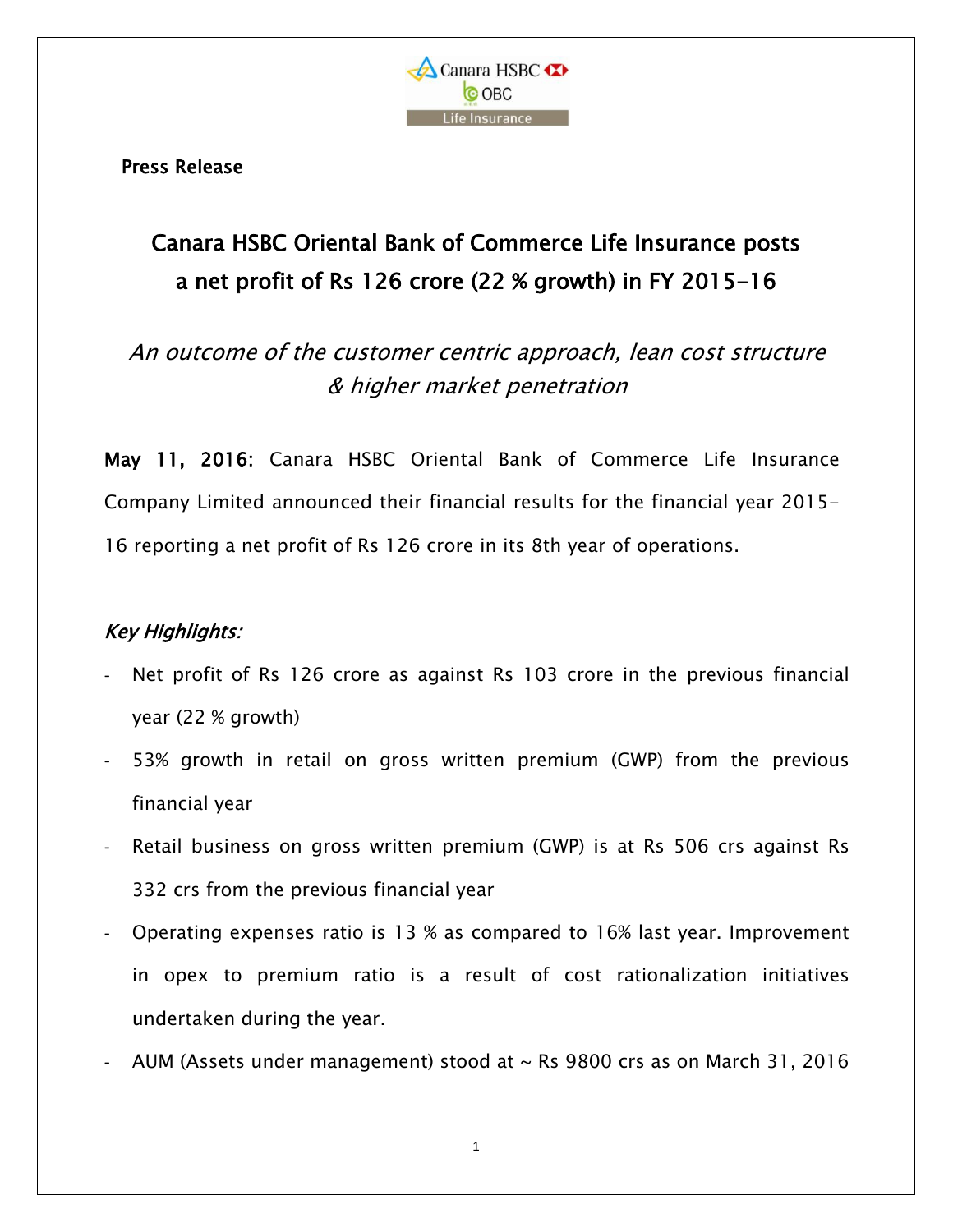

The company insured  $\sim$  44000 lives in social sector against the mandated requirement of 35000 lives and issued  $\sim$  18000 polices ( $\sim$ 24%) in the rural sector against the mandate of 19% for the financial year 2015-16.

Announcing the Company's financial results, Mr. Anuj Mathur, Chief Executive Officer and Whole-time Director, Canara HSBC Oriental Bank of Commerce Life Insurance said, "It is indeed encouraging to see our Company on a profitable growth trajectory. Our achievement is a result of the commitment of our banks and employees in meeting the insurance needs of our customers. We have undertaken various strategic initiatives during the year to progress on the growth path which primarily focused on increasing the sales capacity across our partner banks distribution network and in conjunction scaling up our support structure. This has been done to increase the distribution strength across the 8000 branches that our banks have and the opportunity to offer our customized solutions across their customer base."

Mr. Mathur further added, "We have enhanced our product offering in line with our long term business goals of making the business more efficient. We have also started building a foundation for expanding our footprint in the digital space. We are aligning our systems, thinking process, product suite to cater to this important market & are preparing ourselves to capitalize on this second wave of growth which the market will offer."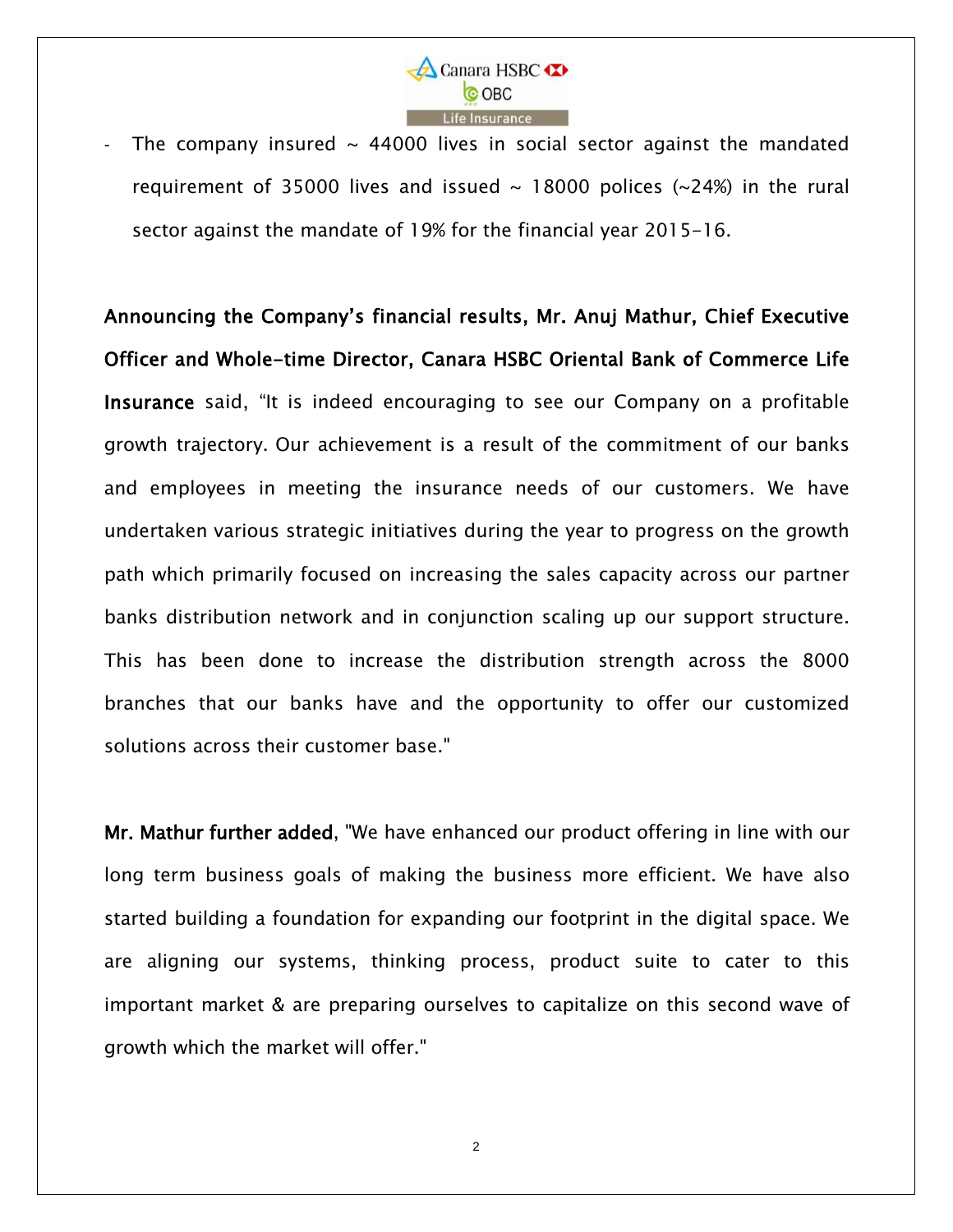

A strong focus on need-based selling, system integration, regular training of registered bank staff, strong customer service back up has ensured that the company has been able to retain the confidence of its customers and all stakeholders. Considering the strength of the distribution that the banks offer, the company will continue to focus on increasing the penetration in all the markets thus contributing to the protection needs of the country.

\*\*\*\*\*\*

About Canara HSBC Oriental Bank of Commerce Life Insurance Company Limited [\(www.canarahsbclife.in\)](http://www.canarahsbclife.in/)

Canara HSBC Oriental Bank of Commerce Life Insurance Company Limited was launched in June 2008 and is jointly owned by two of India's largest public sector banks – Canara Bank (holding 51%) and Oriental Bank of Commerce (23%) – and HSBC Insurance (Asia Pacific) Holdings Limited (26%), the Asian insurance arm of one of the world's largest banking and financial services groups – HSBC.

The Company has access to around 60 million customers and a pan-India network of over 8000+ branches of Canara Bank, HSBC and Oriental Bank of Commerce. By selling through the three banks' branches, seeking to seamlessly integrate systems and processes to reduce costs, Canara HSBC Oriental Bank of Commerce Life Insurance Company Limited aims to pass on the savings to